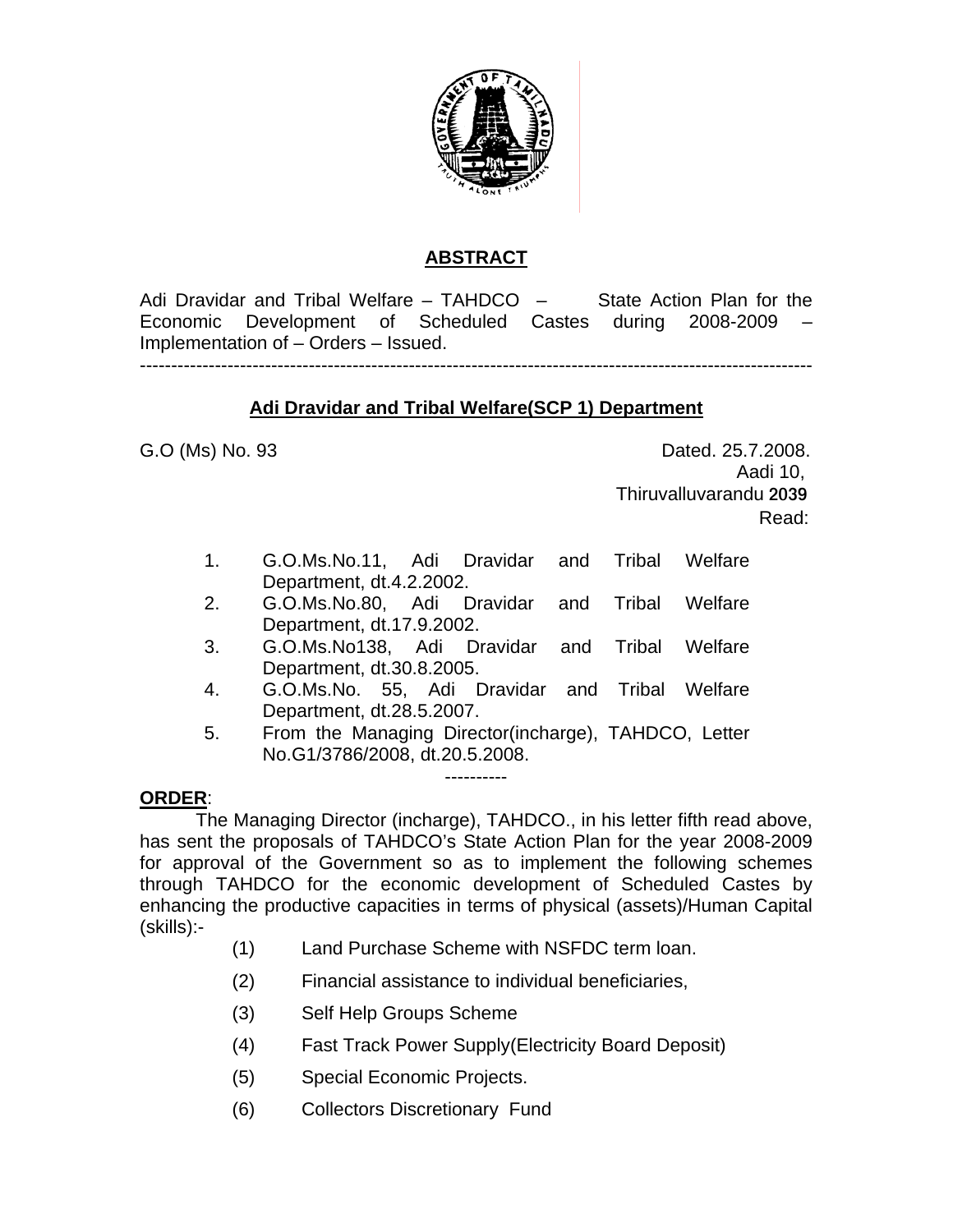- (7) Entrepreneur Development Training Programmes for SC women members of Self Help Groups.
- (8) Training Schemes from Special Central Assistance
- (9) Financial Assistance to I.A.S. preliminary Examination passed candidates,
- (10) Financial Assistance to Law Graduates to set up their profession.
- (11) Self Employment Scheme for Rehabilitation of Manual Scavengers. (SRMS) Scheme.
- (12) National Scheme for Liberation and Rehabilitation of Scavengers (NSLRS)

 2. In the Government orders first to fourth read above, guidelines were issued to improve the effectiveness of the Schemes implemented by TAHDCO. The Plan Strategy is entirely based on the actual needs of the Scheduled Caste population in accordance with the local resource potential of each district and the District Action Plan for all the Districts for 2008-2009 is drafted by the District Collector's based on the actual needs of the Scheduled Caste population of the district and the potential of the district. With this background, the Managing Director (incharge) TAHDCO has sent the proposals for the State Action Plan for the year 2008-2009 to the tune of Rs 143.50 crores covering 1,41,100 beneficiaries and economic development of scavengers in 2008-2009 to the tune of Rs.75 crores covering 21,300 beneficiaries.

 3. The Government approve the proposals of the State Action Plan as given in the Annexure I to this order which gives the summary account of State Action Plan components and District Plans.

## **ABSTRACT OF THE DISTRICT ACTION PLAN:**

#### **1) Land Purchase Scheme (LPS)**

 The scheme aims to enhance the socio-economic status of the poor Scheduled Caste people by providing land as an asset and various other assistance to improve the productivity of agriculture. During the year it is proposed to cover 2500 beneficiaries. 50% of the Project cost is given as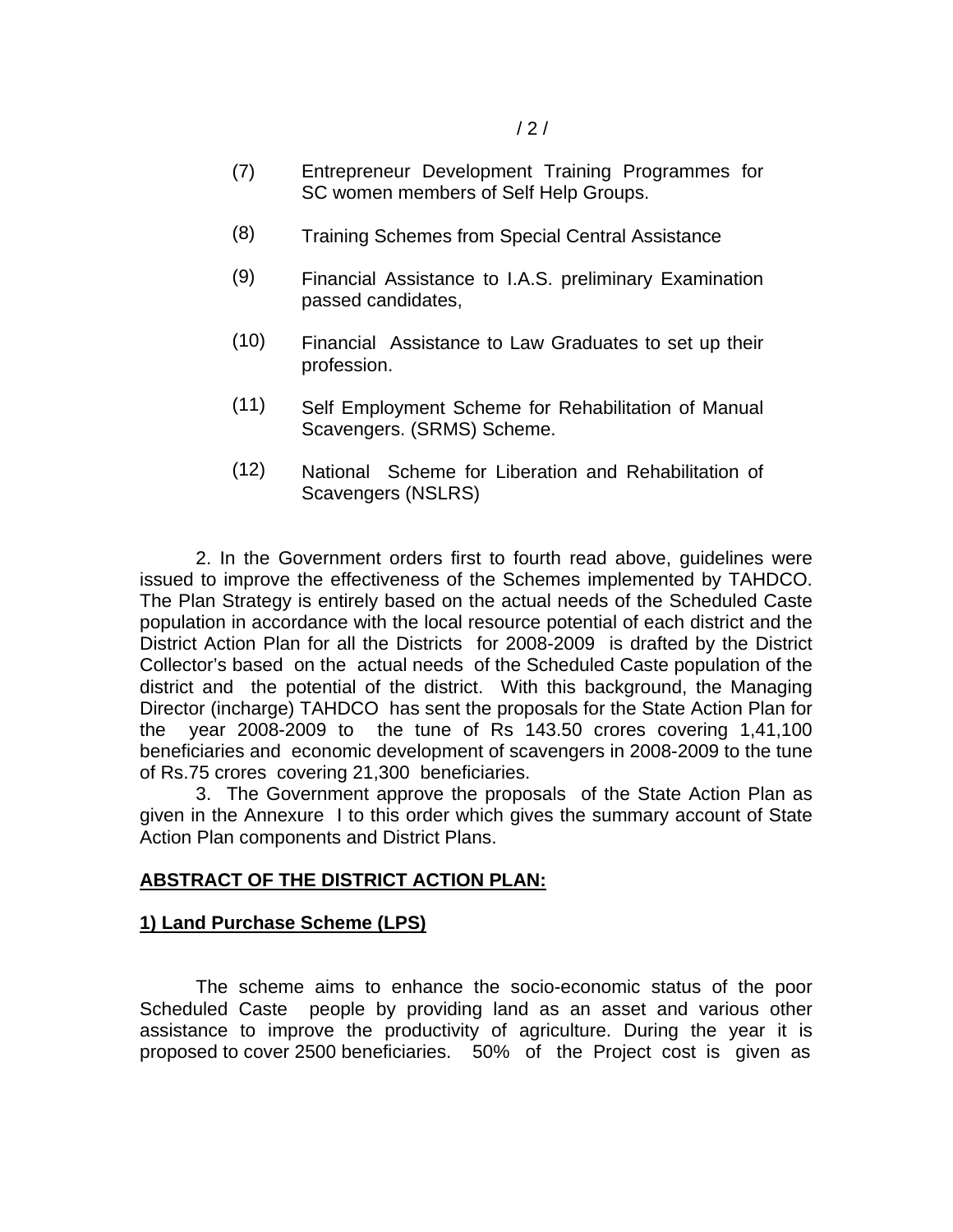subsidy and the balance 50% will be met through Bank / NSFDC. The total financial out lay for the scheme is Rs.15.00 Crores of which Rs.7.50 Crores is subsidy from Special Central Assistance and the rest is loan from financial institutions. The unit cost for the purchase of land is Rs.1 lakh consisting 50% of the cost as subsidy and 50% as NSFDC term Loan. Under this scheme financial Assistance will be extended for Development / Agro based Activities also. The orders issued in G.O (Ms) No. 15, Adi Dravidar and Tribal Welfare Department, dated 23.1.2004 will be followed in this regard.

#### . **2) Financial Assistance to Individuals**

 The Scheme will be implemented covering 10000 Adi Dravidar individuals with a total assistance of Rs.5200 lakhs which includes a subsidy amount of Rs.1200 lakhs. Instructions in G.O.Ms.No.80, Adi Dravidar and Tribal Welfare Department, Dated.17.09.02, G.O.Ms.No.175, Adi Dravidar and Tribal Welfare Department, Dated. 06.11.2003, G.O.Ms.No.147, Adi Dravidar and Tribal Welfare Department, Dated.22.09.05 and G.O.Ms.No.154, Adi Dravidar and Tribal Welfare Department, Dated.07.10.05 will be followed for the implementation of the schemes.

## **3) SELF HELF GROUPS SCHEME**

#### **a) Revolving Fund Assistance to Self Help Groups**

Under this scheme of Revolving Fund Assistance to Self Help Groups, 4000 Self Help Groups consisting of 60,000 women group members will be covered with a total assistance of Rs.1000 lakhs consisting of Rs.400 lakhs as subsidy and Rs.600 lakhs as Bank Loan. Each group will be given a Revolving fund of Rs.10,000/- as subsidy. From the year 2008-09 onwards Self Help Groups scheme is extended to men Self Help Groups credit rated by Tamil Nadu Corporation for Development of Women. Revised guide lines issued in G.O. (Ms) No. 147, Adi Dravidar and Tribal Welfare Department, Dated 22.9.2005 will be followed in this regard.

## **(b) Economic Assistance to Self Help Groups**

Under this scheme Financial Assistance will be given to 2500 Adi Dravidar Self Help Groups consisting of 37500 women group members with a total financial assistance of Rs.5000 lakhs, of which 50% i.e., Rs.2500 lakhs is subsidy and the balance 50% of Rs.2500 lakhs as Bank Loan. The guidelines given in G.O.Ms.No.11 Adi Dravidar and Tribal Welfare Department, Dated. 04.02.02, and G.O.Ms.No.58, Adi Dravidar and Tribal Welfare Department, Dated. 28.05.04 and G.O.Ms.No.147 Adi Dravidar and Tribal Welfare Department, Dated. 22.09.05 shall be followed in the implementation of the scheme. From the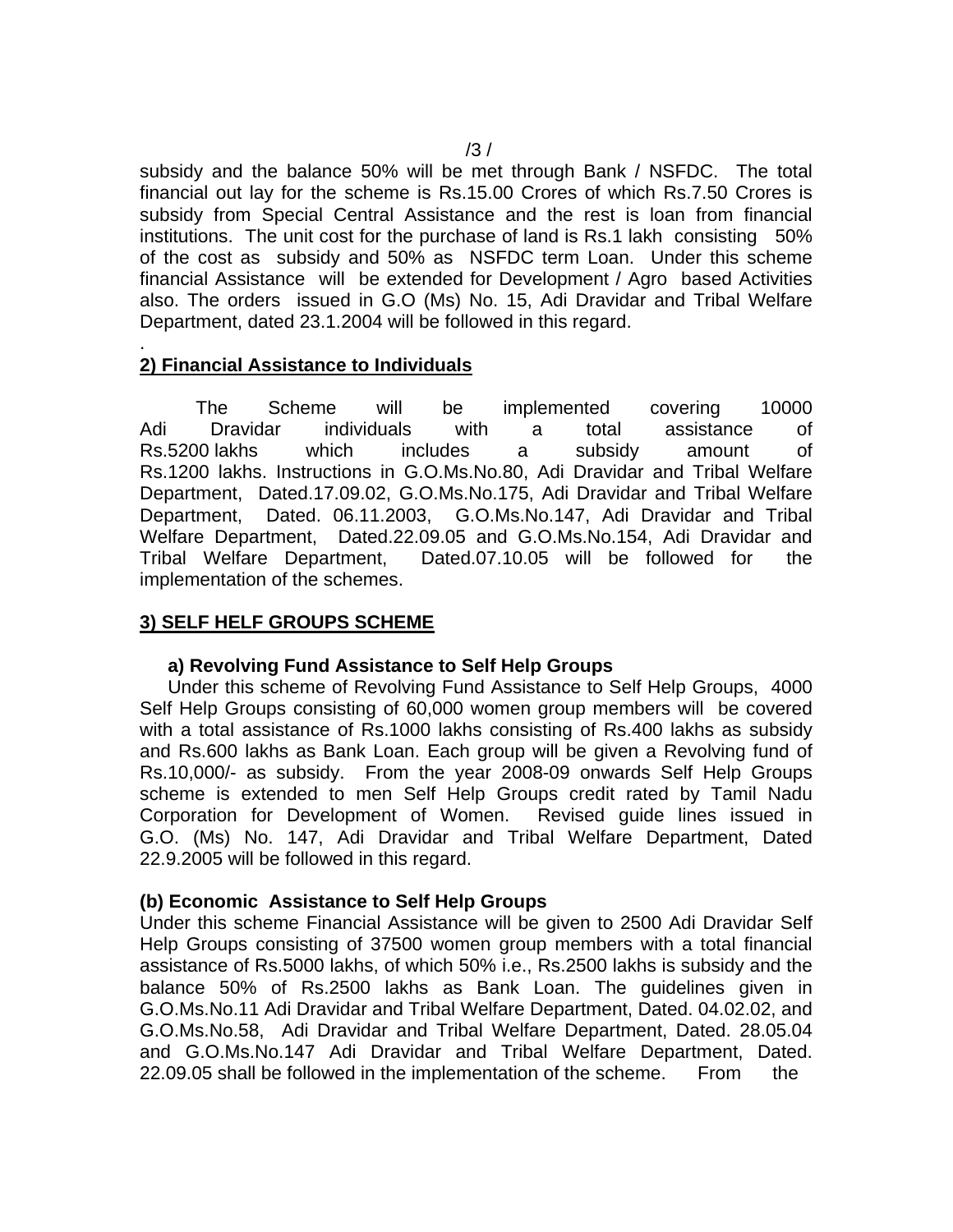year 2008-09 onwards Self Help Groups scheme is extended to men Self Help Groups credit rated by Tamil Nadu Corporation for Development of Women.

## **4) Fast Track power supply (E.B. Deposit)**

Tamil Nadu Electricity Board is implementing a scheme of free power supply to the farmers. Under this scheme the farmers have to deposit a sum of Rs.10000/ for getting the power supply. Moreover, the Adi Dravidar farmers who have registered during 1982-83 alone are getting power supply now. As announced in the floor of the house, it is ordered to remit Rs.100.00 lakhs to Tamil Nadu Electricity Board for 1000 Adi Dravidar farmers at the rate of Rs.10000/- and to obtain power supply on priority basis during 2008-09.

## **5) Special Economic Projects.**

Many District Collectors have represented that the Adi Dravidars who could not get financial assistance under the regular programmes of TAHDCO have to be given financial assistance. Similar Projects were carried out earlier in Ramanathapuram and Thoothukudi Districts under comprehensive Land Development scheme. Similarly Perambalur and Ramanathapuram District Collectors have sent proposals for digging up / Renovation of Community wells. This is gaining importance since Govt. have distributed free land to land less Adi Dravidars. Hence for Development of land and put them cultivable it is necessary to have provision for the implementation of the scheme. Similarly Schemes like Self Employment Project for youth (SEPY) may also be covered. The Financial Assistance of Rs. 275.00 lakhs will be given for 1400 beneficiaries under this scheme.

## **6) Collector's Discretionary Fund (CDF)**

 Under this scheme, 3000 beneficiaries will be benefited in the current year with a subsidy outlay of Rs.200.00 lakhs. The guidelines in G.O.Ms.No.112 Adi Dravidar and Tribal Welfare Department, Dated. 31.12.2002 will be followed in this regard.

## **7) Entrepreneur Development Training Programmes for SC women members of Self Help Groups**

 In the current year Rs.75.00 lakhs has been earmarked for giving Entrepreneur Development Training Programmes to Scheduled Caste women members of Self Help Groups consisting of 25000 women members. The training will be given on par with guidelines stipulated by the Tamil Nadu Corporation for Development of women.

# **8) TRAINIING SCHEMES FROM SCA**

During 2006-07 training has been given to various districts expecting Special Central Assistance fund. Since Special Central Assistance fund received is not sufficient to meet the committed expenditure, it is proposed that the committed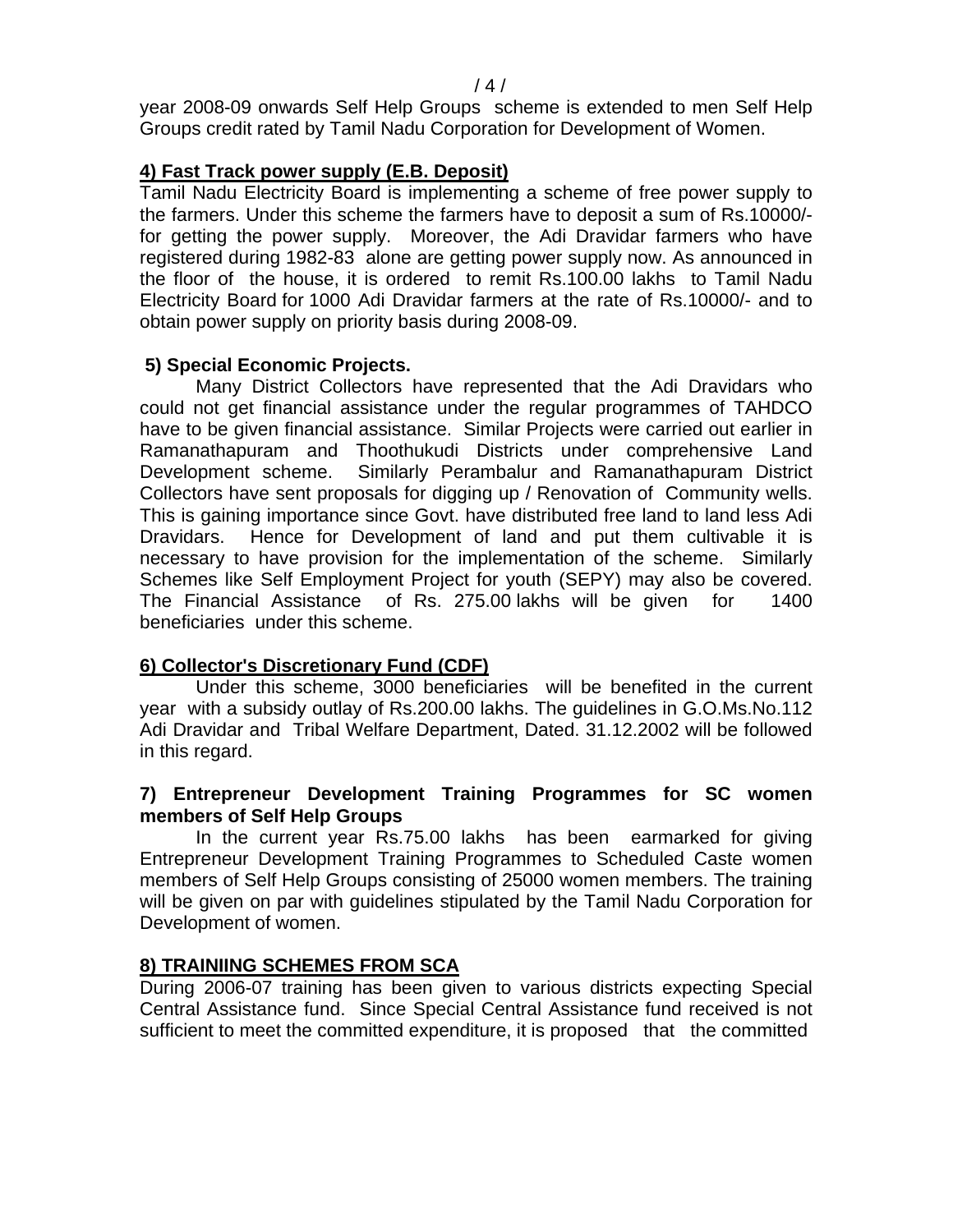$/ 5 / 5$ 

expenditure on training may be met from 2008-09 Special Central Assistance allocation.

### **9) Financial Assistance to I.A.S. Preliminary Exam Passed candidates**

To encourage the Scheduled Caste Youth aspiring for IAS main examination, TAHDCO will provide financial assistance of Rs.25,000 each to 200 candidates, who have passed IAS Preliminary examination. Of this Rs.25,000, a sum of Rs.15,000 is to be given for purchase of books for the preparation of IAS Main examination and the balance amount of Rs.10,000 to meet out the incidental expenses. A sum of Rs.50.00 lakhs has been earmarked from Special Central Assistance for this purpose.

### **10) Financial Assistance to Law Graduates to Set up their profession**

To encourage the Scheduled Caste young Law Graduates to set up their profession, TAHDCO will provide financial assistance to 500 Law Graduates at Rs.10,000 each. A sum of Rs.50.00 lakhs has been earmarked for this purpose under Special Central Assistance.

## **11) Self Employment Scheme for Rehabilitation of Manual Scavengers (SRMS) Scheme.**

Government of India have introduced a scheme called "Self Employment scheme for Rehabilitation of Manual Scavengers" (SRMS). Under this scheme the identified manual scavengers and their dependents will be provided loan for undertaking self employment ventures. The scheme will be implemented as per the instructions given by the Government of India and from National Safai Karamcharies Financial and Development Corporation (NSKFDC). It is proposed to cover the entire scavengers and their dependents during this financial year by giving training under Self Employment scheme for Rehabilitation of Manual Scavengers scheme and by providing financial assistance as per the guidelines already issued. The Self Employment scheme for Rehabilitation of Manual Scavengers training will be conducted only as per the training frame work given by the Prime Minister's Office. The training will be given only through Government of India Institute or other institute approved by TAHDCO with the concurrence of NSKFDC, New Delhi. The main purpose of Self Employment scheme for Rehabilitation of Manual Scavengers training is that after the training the institute should also arrange for immediate employment so that real rehabilitation is given to the targeted group. During the current year it is proposed to cover 6300 Nos of scavengers / dependents under Self Employment scheme for Rehabilitation of Manual Scavengers training at a subsidy of Rs.800 lakhs and 13000 Nos of scavengers and dependents under Self Employment scheme for Rehabilitation of Manual Scavengers Loan Scheme with a subsidy of Rs.2200 lakhs and Rs.3500 lakhs as Bank Loan. The NSKFDC New Delhi will provide interest subsidy. The District wise target allocation is give at Annexure II.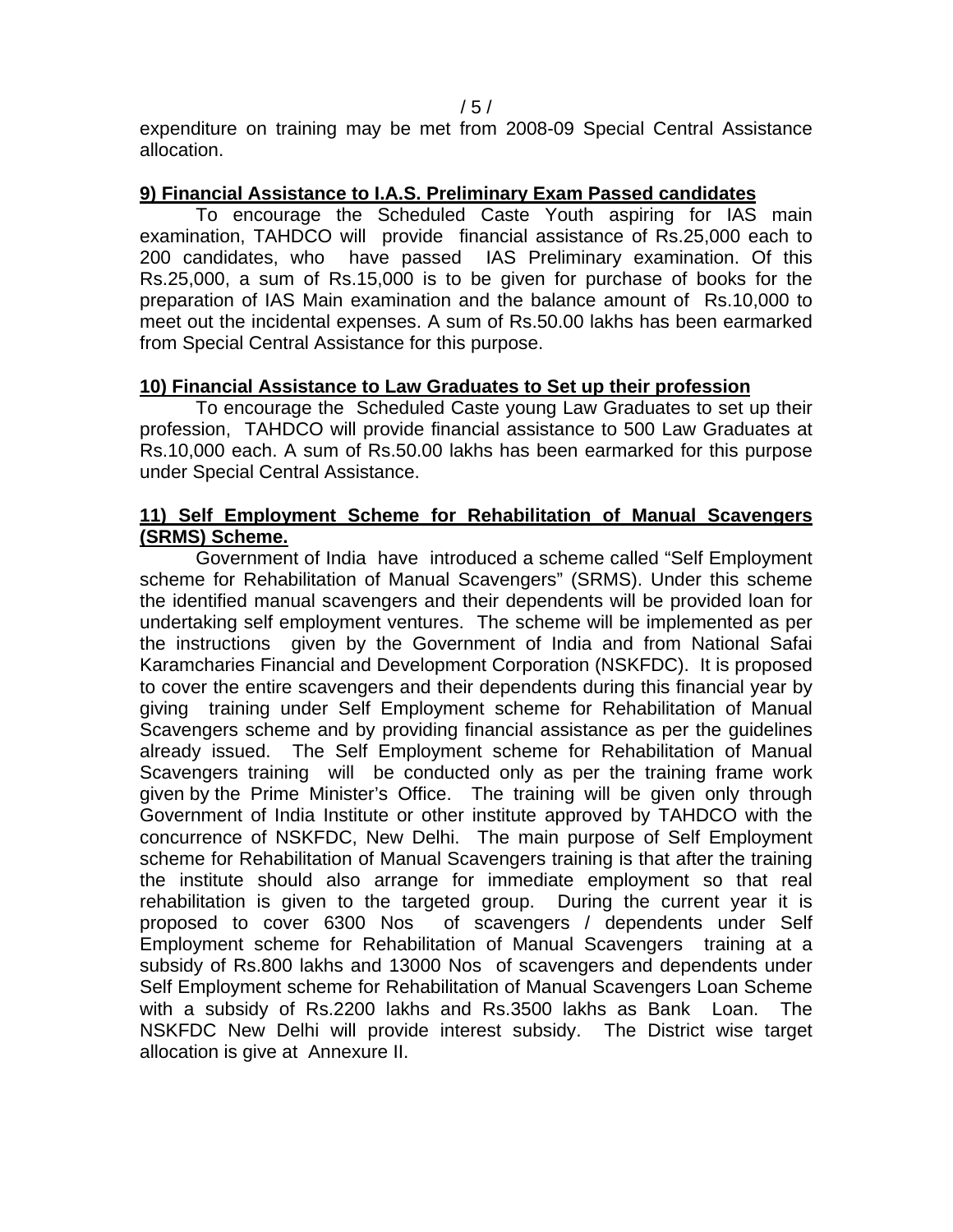#### **12) National Scheme for Liberation and Rehabilitation of Scavengers (NSLRS)**

Under this scheme TAHDCO will give financial assistance to the targeted group. The financial assistance will be in the form of Revolving fund and for the Economic Assistance to the Self Help Group members. During the current year, TAHDCO will cover 200 Self Help Groups to the benefit of 2000 members. The scheme will be implemented with a financial allocation of Rs.1000 lakhs consisting of Rs.200.00 lakhs as National Scheme for Liberation and Rehabilitation of Scavengers subsidy, Rs.150.00 lakhs as Margin Money and Rs.650.00 lakhs as Bank loan. The district wise allocation of target and physical and financial allocation, worked out as per National Scheme for Liberation and Rehabilitation of Scavengers norms is given at Annexure III.

 4. The Managing Director, TAHDCO is directed to review the progress of the recovery under TAHDCO Schemes every month and send periodical review report to Government in Finance Department and Adi Dravidar and Tribal Welfare Department on 15<sup>th</sup> of succeeding month indicating the Periodical No. Assigned for this monthly review.

 5. The Managing Director, TAHDCO is also directed to identify the beneficiaries and to implement the Schemes with care and diligence ensuring maximum benefits reaching the beneficiaries. The amount under Scheme, may be disbursed when the bank permits the sanction of the loan to the beneficiaries.

 6. The benefits of the schemes and assistance should be given only to Scheduled Castes people and those who are getting assistance under Integrated Rural Development Programme or any other Schemes are not eligible to get any assistance under this State Action Plan for the Economic Development of Scheduled Caste during 2008-2009.

#### (BY ORDER OF THE GOVERNOR) V. KANAGARAJ SECRETARY TO GOVERNMENT.

To

The Managing Director, TAHDCO, Chennai. 101. The Commissioner, Adi Dravidar Welfare, Chennai.5. The Commissioner, Tribal Welfare, Chennai.5. The Accountant General, Chennai 18/35/6. The Director, Agriculture, Chennai.6 The Director, Animal Husbandary, Chennai.6